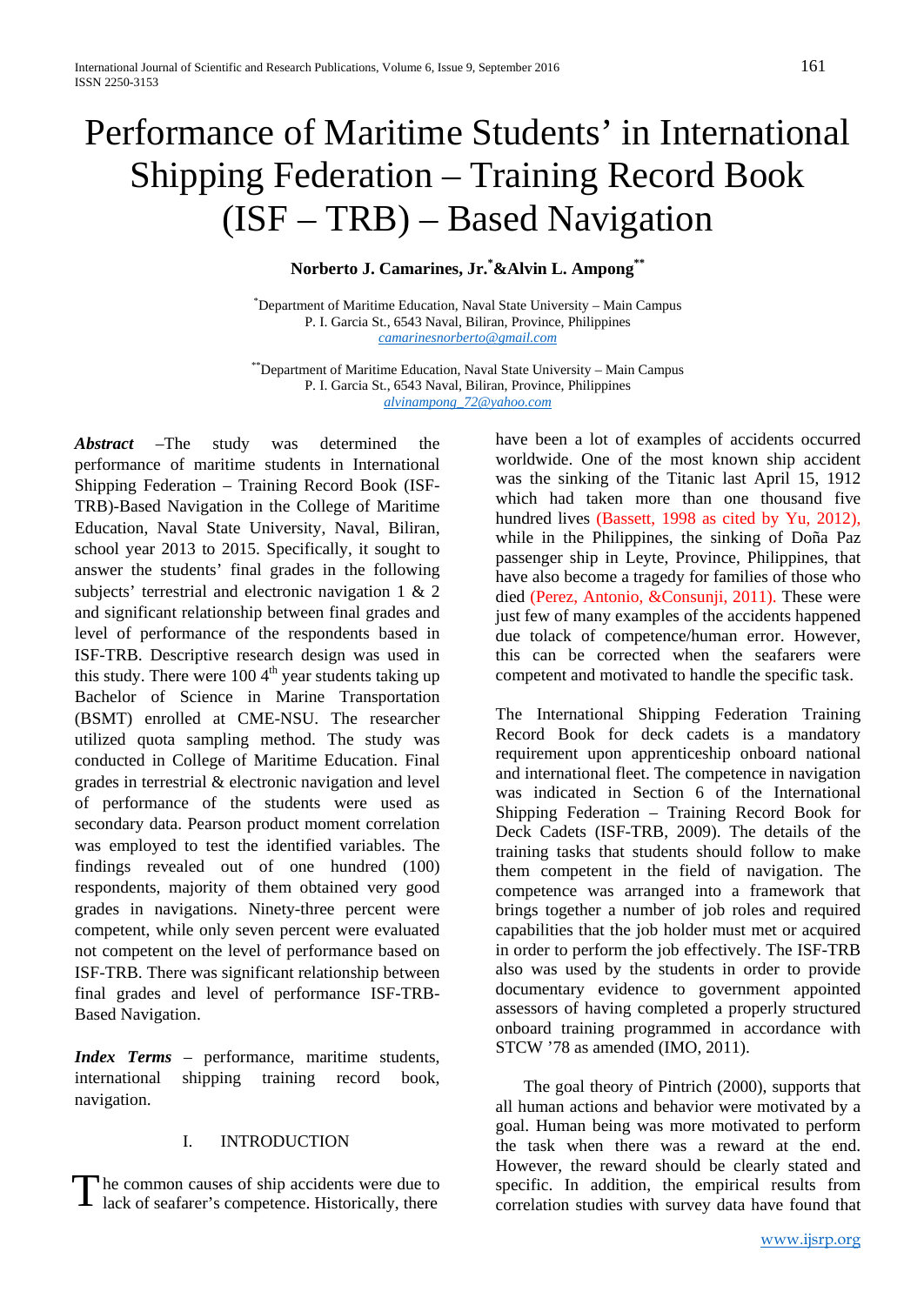mastery and performance goals may be negatively correlated, uncorrelated, or even positively correlated. People need to feel the competency, connection or relatedness and autonomy in order to achieve such psychological growth. Competence means people need to gain mastery of tasks and learn different skills while connections or relatedness means people need to experience a sense of belonging and attachment to other people and autonomous states that people need to feel in control of their own behavior and goals (Gagne & Deci, 2005).

The terrestrial navigation cannot be defined in a rigorous manner. The heterogeneous techniques and methods made it difficult to define a unique classification. It was applied to all techniques that were based on terrestrial sightings and measurements such as dead reckoning that pertains to the relative positioning with respect to previous position (Bowditch, 2002) and visual navigation corresponds to fixing positions with respect to known position using maps (Hofmann-Wellenholf, et. al., 2011).

The technical and social economic developments entail that new equipment and systems will constantly be introduced and implemented in the shipping industry. This development and its consequences must also be reflected in the applicable teaching aids. Hence, Electronic Chart Display and Information System (ECDIS) by integrating additional data streams, like tide information that it is one of IMO requirement for seafarers. The hydrographical community needs to take that in account when preparing for future of electronic navigation to increase safety of navigation in a rapidly changing environment with larger ships and more traffic in areas with specific navigational challenges (Bergmann, 2013).

In order to address the phenomena, competencies were needed and this study was conducted to make possible for the students become globally competitive and efficient seafarers in the future. In addition, it could help eliminate the ship's accidents at sea.

### II. METHODOLOGY

### **Objectives of the Study**

- To determine the students' final grades in terrestrial and electronic navigation 1 & 2.
- To find out the level of performance of the respondents based on ISF-TRB.
- To test the relationship between students' final grades and performance based on ISF-TRB.
- To give suggestions to improve the performance of maritime students based on ISF-TRB.

**Research Design.** Theresearcher was used the descriptive research design because it aims to determine the students' final grades in navigation 1 & 2 subjects and performance of maritime students in ISF-TRB based navigation.

**The Study Sample.** The sample of 100 selected respondents were fourth year level currently enrolled in the program, Bachelor of Science in Marine Transportation (BSMT). The students underwent shipboard training from school year 2013-2015.

**The Research Instrument.** The researcher was utilized the following secondary data: the final grades in terrestrial navigation and electronic navigation subjects taken from the registrar's office and students' performance in navigation based on ISF-TRB from the shipboard training office.

**The Validity and Reliability.** The gathered data were valid and reliable because the researcher personally went to the registrar's office in-charge to get the final grades of the respondents in terrestrial and electronic navigation. He also asked the shipboard training officer on how the students' being assessed their competence in navigation upon evaluation of their International Shipping Federation – Training Record Book (ISF-TRB).

**Statistical Analysis.** The researcher was used the exact statistical treatment for data analysis which include the percentage, frequency, and Pearson product moment correlation.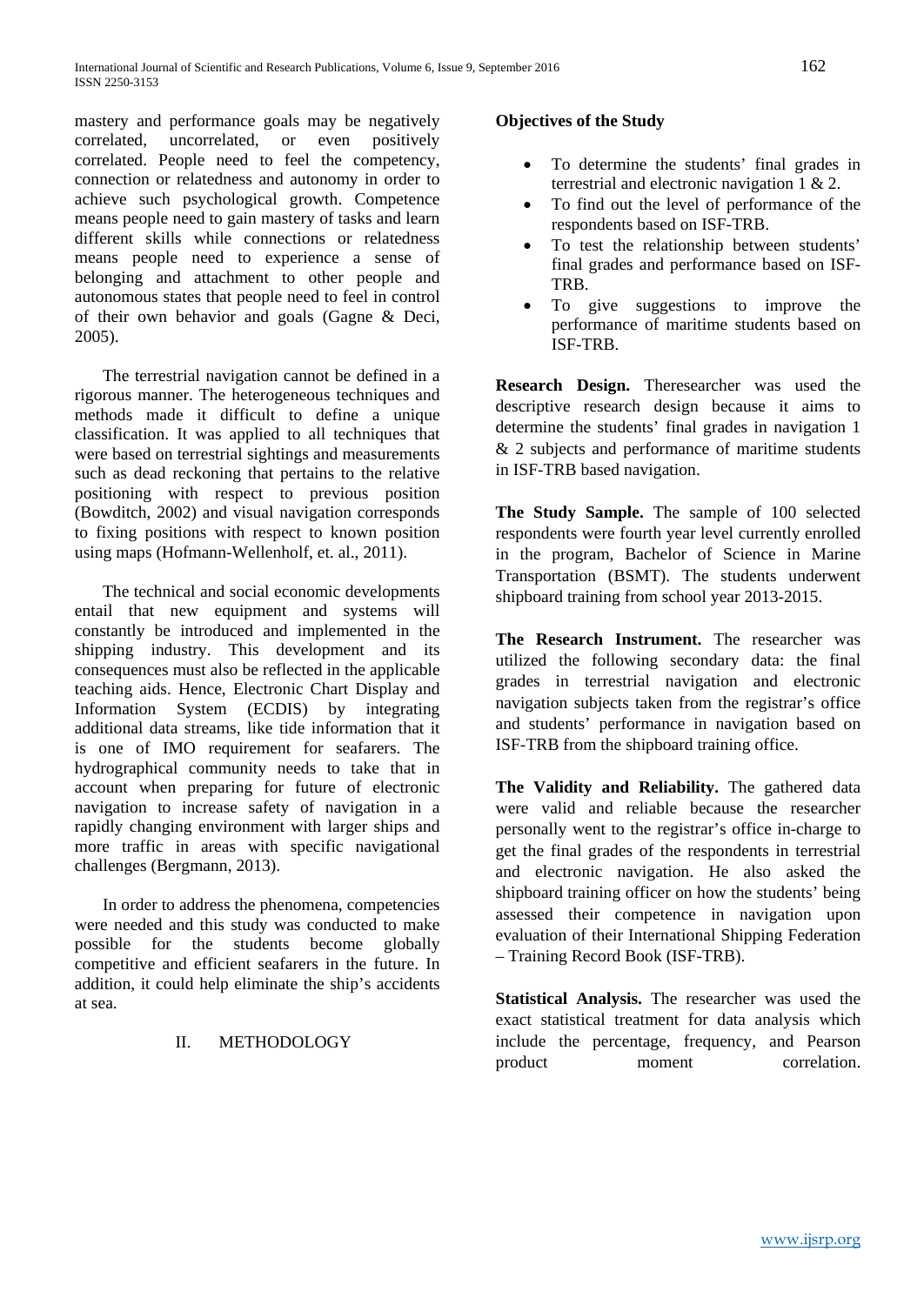#### III. RESULTS AND DISCUSSIONS

| <b>Final Grade</b> | <b>Description</b> | <b>Frequency</b> | Percentage $(\% )$ |
|--------------------|--------------------|------------------|--------------------|
| $1.0 - 1.4$        | Excellent          |                  | 0.00               |
| $1.5 - 1.9$        | Superior           |                  | 15.00              |
| $2.0 - 2.4$        | Very Good          | 74               | 74.00              |
| $2.5 - 3.0$        | Good               |                  | 11.00              |
| $3.1 - 5.0$        | Failed             |                  | 0.00               |
| <b>Total</b>       |                    | 100              | 100.00             |

**Table 1 Students' Final Grades in Terrestrial Navigation 1&2**

The students' final grades in terrestrial navigation (Table 1), out of one hundred (100) respondents, seventy-four (74%) percent got very good grades (2.4 - 2.0); fifteen (15%) percent of them obtained superior grades; and eleven (11%) percent evaluated good grades in terrestrial navigation. This was indicated that nobody got excellent grades because majority of the respondents' intelligent quotient were in the average level in the subject and no one failed because all of them were completed the 3-year academic requirements and confirmed already by the NSU Board of Regents before underwent their apprenticeship.

| Table 2                                                        |  |  |  |  |
|----------------------------------------------------------------|--|--|--|--|
| <b>Students' Final Grades in Electronic Navigation 1&amp;2</b> |  |  |  |  |

| <b>Final Grade</b> | <b>Description</b><br><b>Frequency</b> |     | Percentage $(\% )$ |  |
|--------------------|----------------------------------------|-----|--------------------|--|
| $1.0 - 1.4$        | Excellent                              |     | 0.00               |  |
| $1.5 - 1.9$        | Superior                               | 15  | 15.00              |  |
| $2.0 - 2.4$        | Very Good                              | 58  | 58.00              |  |
| $2.5 - 3.0$        | Good                                   | 27  | 27.00              |  |
| $3.1 - 5.0$        | Failed                                 |     | 0.00               |  |
| <b>Total</b>       |                                        | 100 | 100.00             |  |

As shown in table 2, out of one hundred (100) respondents, fifty-eight (58%) percent got very good grades (2.4 - 2.0); fifteen (15%) percent of them were obtained superior grades  $(1.9 - 1.5)$ ; and twenty-seven (27%) percent evaluated good grades (3.0 – 2.5) in electronic navigation. This was indicated that majority of the respondents their intelligent quotient was average in electronic navigation subject, that is the reason why nobody got an excellent grade. In addition, no one failed in the subject because the respondents already graduated and confirmed by the Board of Regents.

| Table 3 |                                                             |  |  |  |  |  |
|---------|-------------------------------------------------------------|--|--|--|--|--|
|         | <b>Students' Performance in Navigation based on ISF-TRB</b> |  |  |  |  |  |

| Grade $(\% )$ | <b>Description</b> | <b>Frequency</b> | Percentage $(\% )$ |
|---------------|--------------------|------------------|--------------------|
| $75 - 100$    | Competent          |                  | 93.00              |
| Below 75      | Not Competent      |                  | 7.00               |
| <b>Total</b>  |                    | 100              | 100.00             |

Table 3 summarized the students' performance in navigation based on ISF-TRB**.**Table 3 above shown, out of one hundred respondents, ninety-three (93%) percent of the respondents evaluated passed and only seven (7%) percent failed of the competence in navigation based on ISF-TRB.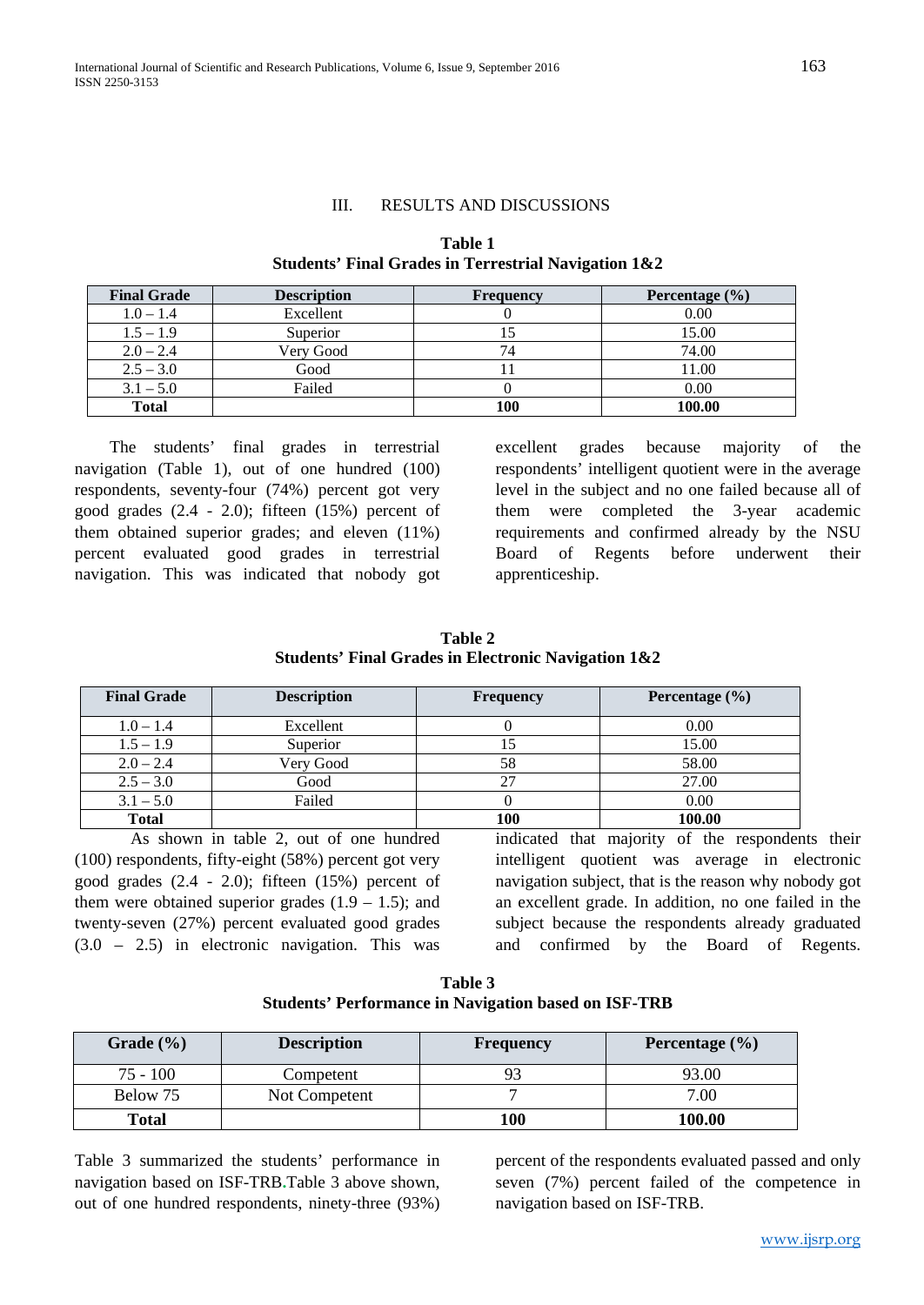Therefore, it means that majority of the respondents learned the competence and achieved higher performance in navigation on ISF-TRB;

however, respondents with least learned competence should advice to undergo retraining using bridge simulator in maritime institutions or training center.

| <b>Table 4</b>                                                                          |
|-----------------------------------------------------------------------------------------|
| Relationship Between Students' Final Grades and Performance in ISF-TRB-Based Navigation |

| <b>Variables</b>                                                                             | $-$ <i>Value</i> | <b>Decision Ho</b><br>$(\alpha = 0.05)$ | <i>Interpretation</i>    | r-computed | <b>Strength</b>                        |
|----------------------------------------------------------------------------------------------|------------------|-----------------------------------------|--------------------------|------------|----------------------------------------|
| <b>Terrestrial Navigation</b><br>and performance in<br>navigation based on<br><b>ISF-TRB</b> | 0.008            | Reject Ho                               | Significantly<br>Related | 0.264      | <b>Small Positive</b><br>Relation-ship |
| <b>Electronic Navigation</b><br>and performance in<br>navigation based on<br><b>ISF-TRB</b>  | 0.032            | Reject Ho                               | Significantly<br>Related | 0.214      | <b>Small Positive</b><br>Relation-ship |

Table 4 summarized the results of the test significance between grades and performance in navigation. The p-values were less than to the 0.05 level of significance. This would lead to the rejection of the null hypothesis that there was no significant relationship between the paired variables. Hence, it means that there was significant relationship between the paired variables looking at the computed values of r; it means that there was a small positive relationship between the paired values. Therefore, it

### IV. FINDINGS

- Majority of the respondents obtained very good grades in terrestrial and electronic navigation subjects.
- Most of the respondents passed the performance evaluation in navigation based on ISF-TRB.
- The students' final grades and performance in navigation based on ISF-TRB were significantly related.

## V. SUGGESTIONS

- The incompetent students should focus on the least learned competence and undergo enrichment exercises using simulator to improve their performance in navigation.
- Massive monitoring of the students' ISF-TRB is important basis for an assessment evaluation whether the students obtained the competencies indicated in the ISF-TRB.

implied that there was a small positive relationship between the final grades in terrestrial navigation and performance based on ISF-TRB, likewise, there was a small positive relationship between final grades in electronic navigation and performance based on ISF-**TRB** 

> • The administrators and faculty in Maritime Higher Education Institution's in the region (MHEIs) should formulate programs, activities, and trainings that may help the students to become competent seafarers.

## VI. CONCLUSION

Navigation courses should be aligned with the students of competencies based on the ISF-TRB standards so that students will become more globally competitive and efficient seafarers in the future.

## ACKNOWLEDGMENT

This study would not be realized without the wholehearted support of the following:

DR. MATIAS A. BENTOR JR., the OIC University President, for his advice and moral support;

DR. MINERVA E. SAÑOSA, VP Academic and External Affairs, for her concern and encouragement to fulfil this study;